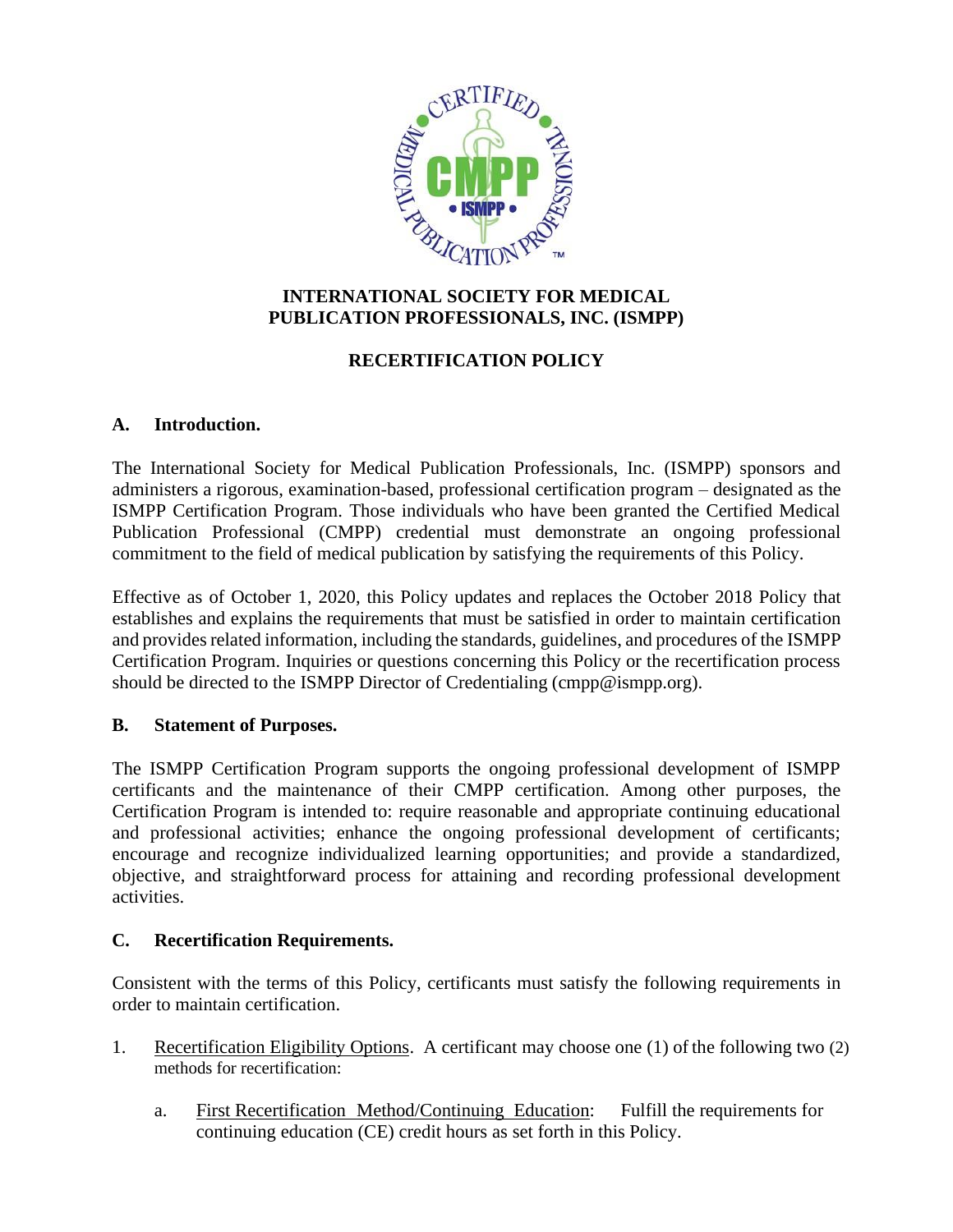- ➢ Credit Requirements. Certificants seeking to recertify by CE credits must complete a minimum of thirty (30) CE credits during each three (3) year certification cycle, with a minimum of eight (8) credits to be earned in each calendar year, and no more than twelve (12) credits remaining to be earned in the final year, consistent with the requirements of this Policy. Unless otherwise permitted by this Policy, credits will be applied only for participation in activities during the current certification cycle.
- ➢ Qualification of Continuing Education Credits. With respect to qualifying structured learning activities, 1 credit is earned for each contact hour (50-minute session) related to the activity. With respect to other qualifying activities, such as academic coursework and publication development relevant to the medical publication profession, credit requests will be evaluated and determined by the ISMPP Certification Program on a case-by-case basis based on the [Guidelines](https://www.ismpp.org/assets/docs/Certification/Recertification/guidelines%20for%20ce%20activities%20mar2017.pdf) fo[r](https://www.ismpp.org/assets/docs/Certification/Recertification/guidelines%20for%20ce%20activities%20mar2017.pdf) [Approving CE Activities](https://www.ismpp.org/assets/docs/Certification/Recertification/guidelines%20for%20ce%20activities%20mar2017.pdf) .

 $- OR -$ 

- b. Second Recertification Method/CMPP Certification Examination: Achieve a passing score on the CMPP Examination during the calendar year of certification expiration (eg if certification expires December 2019, certificants must take the exam in March or September 2019 to remain certified). Certificants who elect to recertify by examination must submit a certification exam application, continue to meet eligibility requirements, submit application fees, and abide by applicable Certification Program policies.
- 2. Recertification Period. CMPP certification is valid for 3 years. Certification expires on December  $31<sup>st</sup>$  of the  $3<sup>rd</sup>$  year after the initial certification (3 years after the year of certification indicated on the certificant's CMPP digital badge). The recertification cycle begins on January  $1<sup>st</sup>$  of the year immediately following the certification expiration date. Recertification will be valid for a 3-year period.
- 3. Eligibility to Maintain CMPP Certification. In order to maintain active certification status in good standing, all certificants must satisfy the following requirements:
	- a. Code of Ethics Compliance. Comply with all Certification Program policies, including the Code of Ethics;
	- b. Active Employment. Demonstrate the equivalent of at least three (3) years of active employment or practice in the field of medical publications during the 3-year certification period. Active employment itself does not qualify as an activity for earning CE credits; and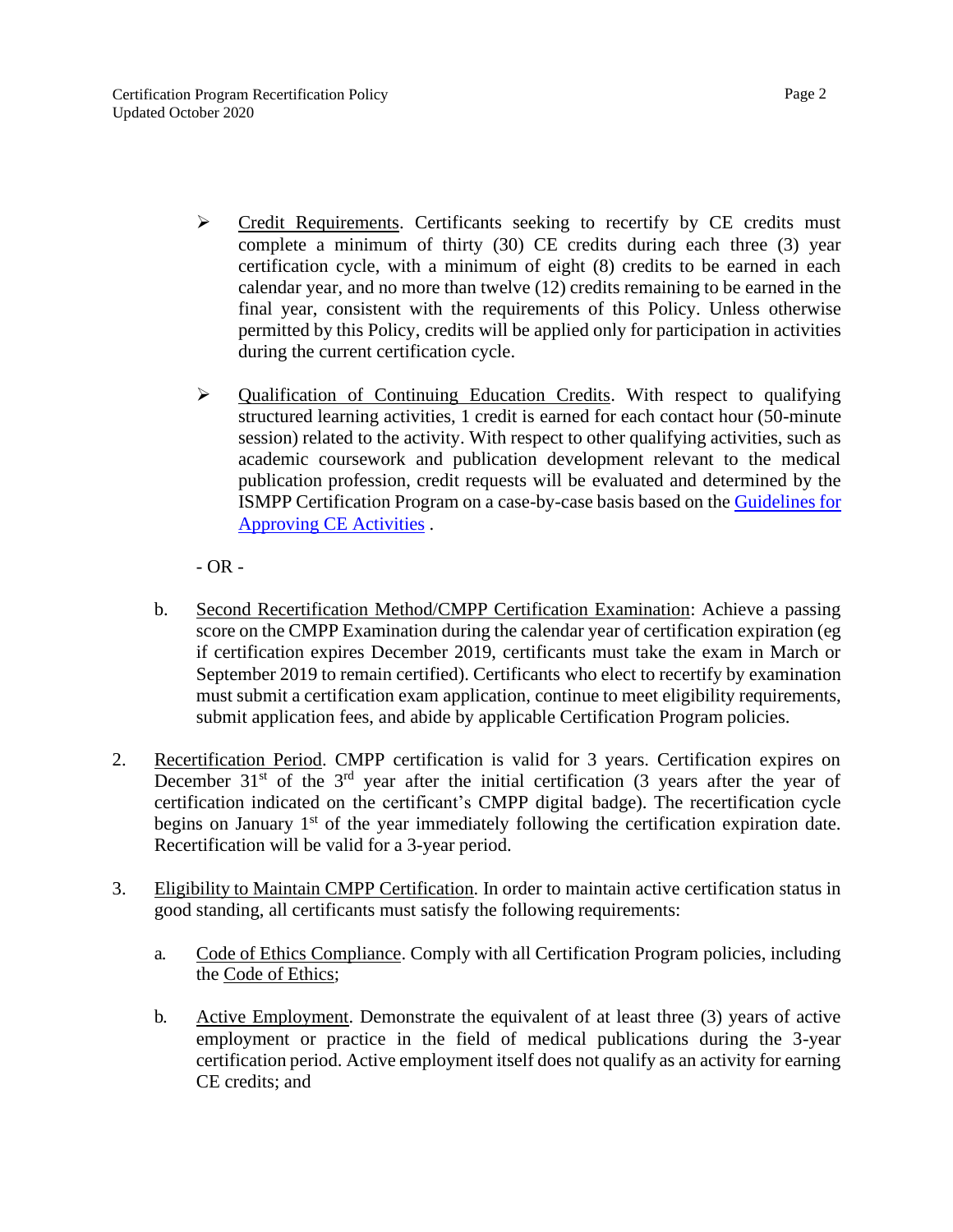c. Recertification Processing Fee. Pay all recertification fees to the Certification Program for each recertification cycle by the required due date.

### **D. Qualifying Activities/Approved Methods for Earning Continuing Education (CE) Credits.**

Unless otherwise permitted by this Policy, in order to be accepted and approved by the ISMPP Certification Program, all CE recertification activities must relate directly to a certificant's continued knowledge and skills in the field of medical publications. CMPPs are required to earn CE credits across all domains of the ISMPP-defined professional credential blueprint, as described in the Recertification Handbook. Failure to earn CE credits in any 1 of the blueprint domains will result in recertification ineligibility.

The types of activities by which CE credits may be earned are identified below.

# **1. Instructor-led Learning Activities, Including Seminars, Workshops, Courses, and Conferences.**

You may earn credit for attending, whether face-to-face or online, seminars, workshops, courses, conferences, and other relevant educational activities offered by ISMPP or other educational program providers (ie, CBI, TIPPA, Q1 productions, etc) that have been reviewed and approved by the ISMPP Certification Program and listed in the [Approved CMPP™](https://app.smartsheet.com/b/publish?EQBCT=3308aa2f0f874317bf2237c52573b9f0) Activities.

### **Documentation examples required for audit purposes (choose one or more from the following):**

- Certificate or other acceptable verification of attendance
- Program or course description for live meetings (including webinars)
- Registration/payment receipt with the names of the activities attended
- Transcript, grade report, or verification form that indicates a passing grade in the course (if relevant)
- Screen capture of title slide with date/time indicated (webinars)
- Any other materials that explain the subject matter covered and the qualifications of the instructor(s) or content provider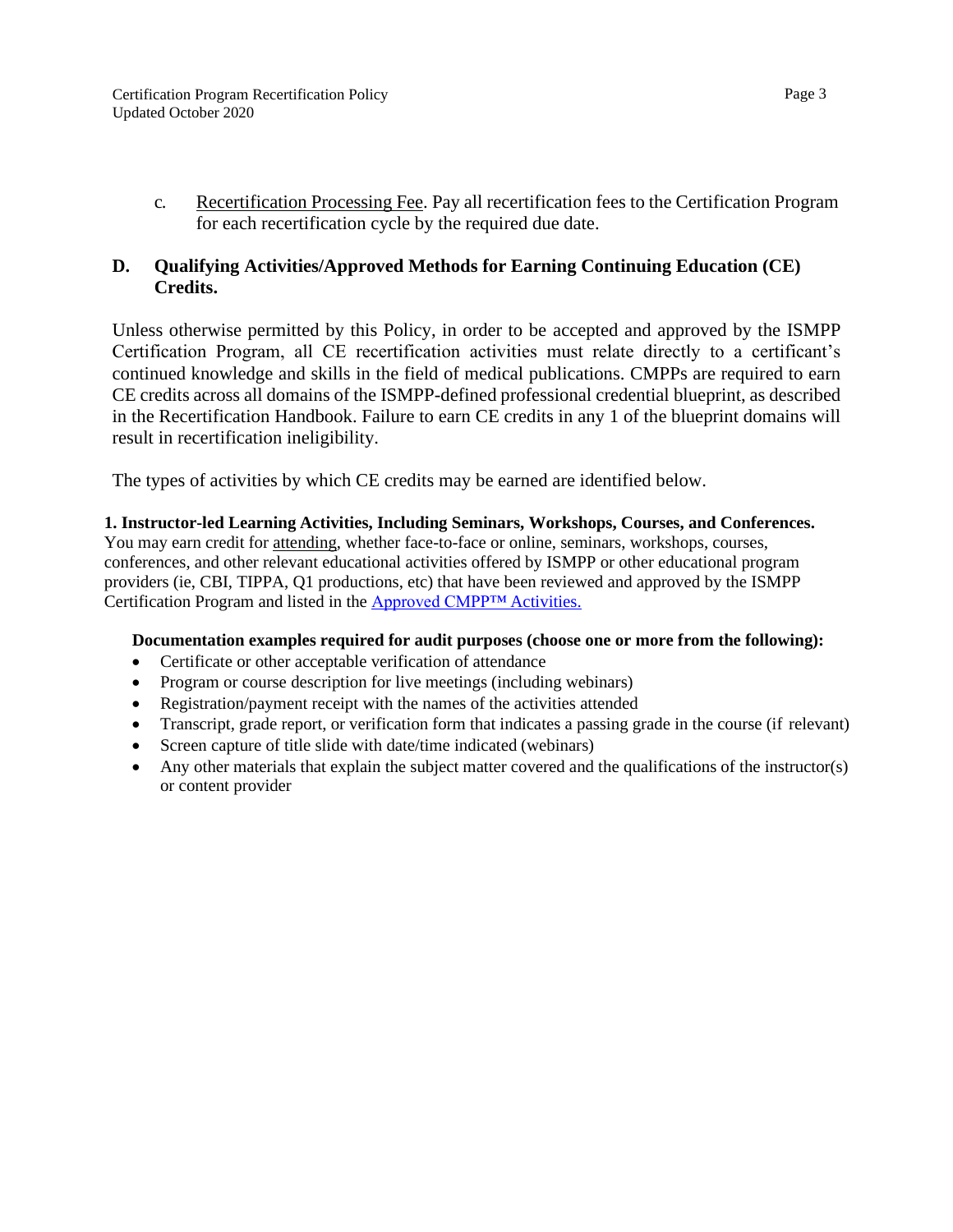Certification Program Recertification Policy Updated October 2020

### **2. Self-Paced Learning Activities.**

Self-Paced Learning Programs are on-demand activities in which the instructor and student are separated by time and location, or where the student engages in the learning activity without an instructor.

To maintain a balance between live and on-demand learning, a maximum of 7 self-paced CE credits per year may be earned toward recertification.

- Self-study examples (non-inclusive):
	- Pre-recorded audio/video programs
	- Recorded webcasts
	- Self-paced online courses
	- Self-study using published material
	- Preparatory courses: online or print
- You may earn credit for participating in self-learning educational activities that have been reviewed and approved by the ISMPP Certification Program and listed in the [Approved CMPP™ Activities](https://app.smartsheet.com/b/publish?EQBCT=3308aa2f0f874317bf2237c52573b9f0) list). The number of credit hours for each self-learning activity will be predetermined by the ISMPP Certification Program.

#### **Documentation examples required for audit purposes (choose one or more from the following):**

- Completion of a learning assessment following the activity
- Attestation of Completion following the activity, or Certificate or other acceptable verification of completion
- Credit may be earned for developing a self-study activity directly related to the field of medical publication. Credit will be granted for actual preparation time (up to 3 hours) and actual presentation time only (if applicable). The number of credit hours for this type of activity will be determined on a case-by-case basis by ISMPP Certification Program personnel

### **Documentation examples required for audit purposes (choose one or more from the following):**

- Learning objectives or rationale for choosing topic
- Target audience
- Complete copy of the activity
- Personal record of the actual activity or presentation preparation time (if applicable)
- Other self-learning activities that ISMPP members believe may qualify for credits can be reviewed by the ISMPP Certification Program, pending discussion of the appropriate level of documentation. The potential for credit hours will be evaluated on a case-by-case basis.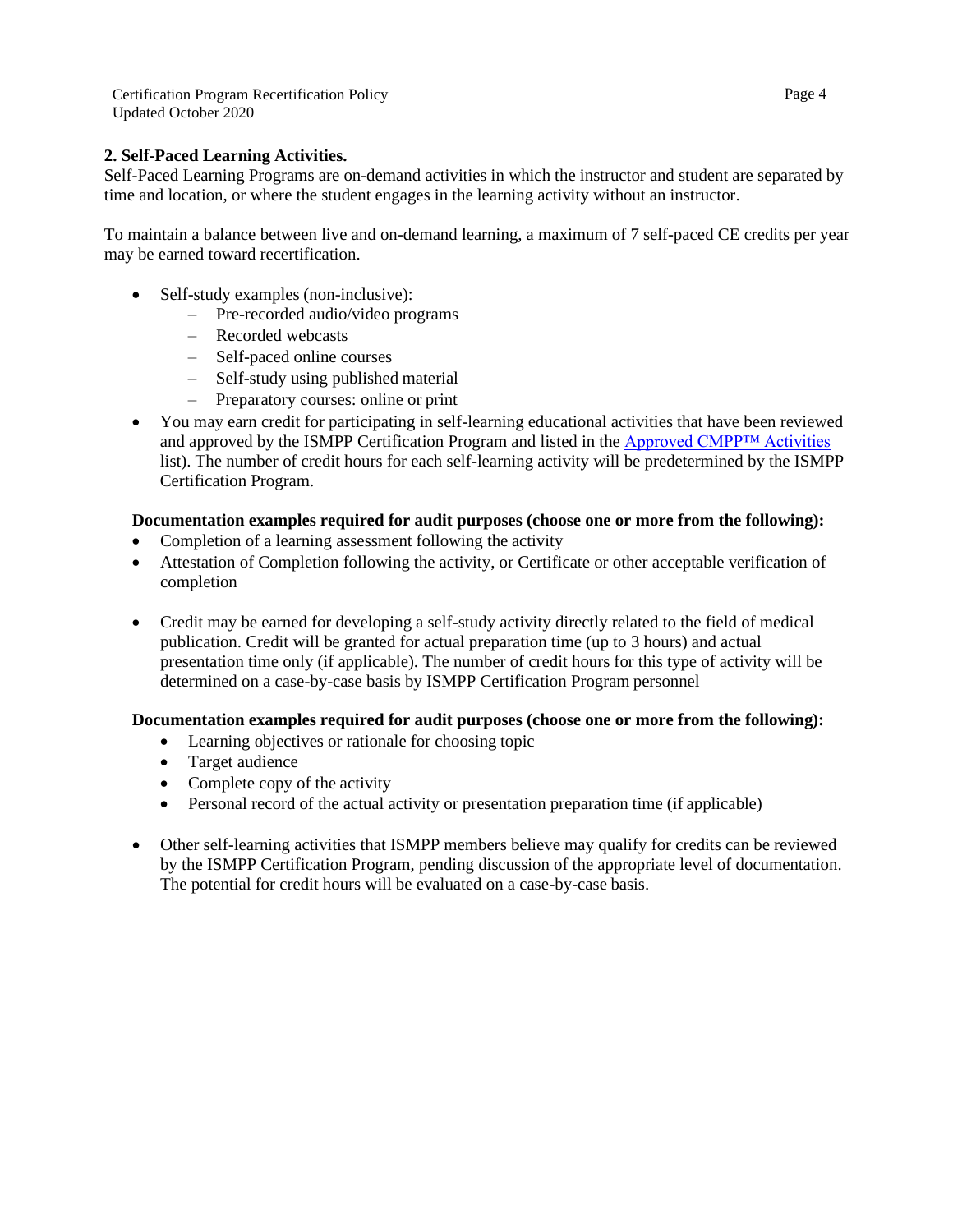Certification Program Recertification Policy Updated October 2020

#### **3. Publications and Presentations.**

- Credit may be earned for authoring a publication directly related to the field of medical publication. Credit will be granted for actual preparation time only. The number of credit hours for this type of activity will be determined on a case-by-case basis by ISMPP Certification Programpersonnel<sup>a</sup>
- Credit may be earned for serving as a speaker or presenter during an industry meeting (eg CBI, TIPPA, Q1 productions, etc) directly related to the field of medical publications. Credit will be granted for actual preparation time (up to 3 hours) and actual presentation time only<sup>b</sup>

#### **Documentation examples required for audit purposes (choose one or more from the following):**

- Complete copy of the publication or presentation
- Personal record of the actual publication or presentation preparation time
- For presentations only:
	- o Documentation from the sponsor verifying the presentation activity, and time and content of the presentation (eg, a copy of the program agenda)

<sup>b</sup> Credit will be given for actual preparation time up to a maximum of 3 hours, plus actual presentation time, taking into consideration factors such as whether one or more presenters were involved and whether the presenter was a lecturer or moderator. Approval for credit hours should be based upon a preparation:presentation time ratio of a maximum of 2:1 no matter what the length of the presentation.

**4. New Learning Activity Development.** Credit may be earned for developing new and original learning activities, courses for internal company purposes, or professional attendance related to the field of medical publications. New program development activities for ISMPP or another organization are limited to the development of the content for an original course, seminar, workshop, or other formal learning program or activity. Credit will be granted for actual development and preparation time only.

#### **Documentation examples required for audit purposes (choose one or more from the following):**

- Original program proposal or needs assessment/learning objectives
- Syllabus or program agenda
- Document from the organizational sponsor verifying acceptance or approval of the new program (if applicable)
- Personal record of the actual preparation time
- Other supporting documents as may be required by ISMPP (eg, sample materials)

**5. CMPP Examination Development Activities.** Credit may be earned for participation in writing ISMPP Certification Program exam material or performing other activities associated with examination content development. Individuals involved in writing exam material or performing other activities directly related to the development of certification examination content or scoring are eligible to receive a maximum of 8 CE credits per year toward recertification; these credits can be accumulated for each year of participation during a certification period. ISMPP Certification Program personnel will assign the number of credits to the specific activity on the basis of the scope of work and time involved.

If involved in certification exam development, you may not take the exam for recertification (this restriction remains in effect for 6 years from the date of last exposure to examination content), but you are eligible to earn up to 8 credits per year for this activity. Subject Matter Experts who participate in item writing are encouraged to plan to recertify by CE credits.

a All requests will be considered on a case-by-case basis. Maximum allowable credits for writing a manuscript, book, or book chapter: lead/sole author  $= 6$  credits; coauthor  $= 3$  credits, The publication must directly support one of the domains for CMPP certification (ie, develop a publication plan, implement a publication plan, foster ethical and compliant behavior in publications, or monitor trends related to the medical publication profession).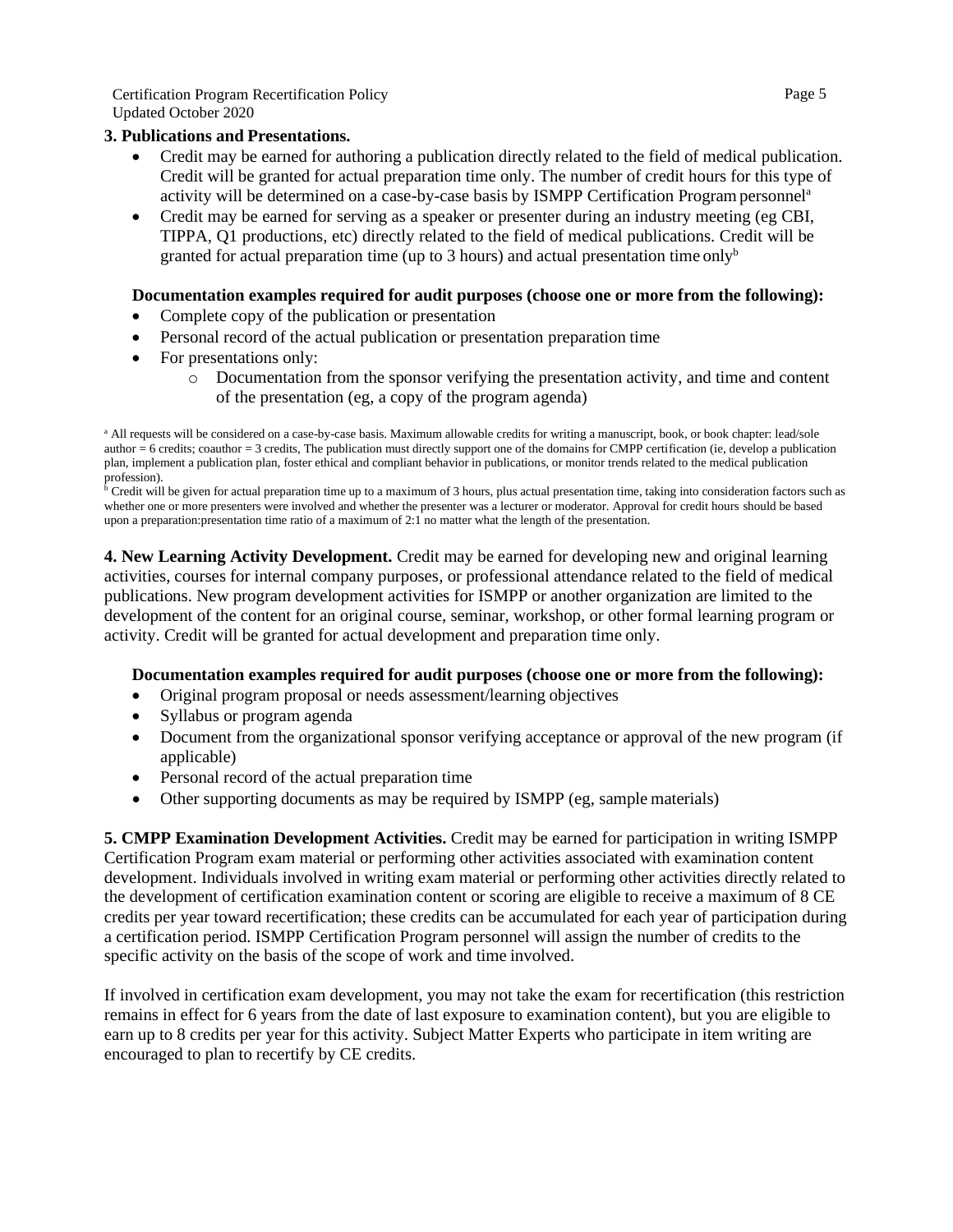### **Documentation examples required for audit purposes (choose one or more from the following):**

• Personal record of the actual service time related to examination content development activities, including the dates of service, to be verified by ISMPP Certification Programpersonnel

**6. Other.** Activities that ISMPP members believe may qualify for credits can be reviewed by the CMPP Recertification Committee, pending discussion of the appropriate level of documentation. The CMPP Certification Board and CMPP Recertification Committee are open to other reasonable suggestions for credits. Simply submit your request for credit, and the potential for credit hours will be evaluated on a caseby-case basis.

### **Documentation examples required for audit purposes (choose one or more from the following): Live or Face-to-face Activities**

- Program or course description and learning objectives (if available)
- Program content
- Certificate of program attendance
- Any other materials that explain the subject matter covered and the qualifications of the instructor(s) or content provider

### **Online activities:**

- Completion of a learning assessment following the activity
- Attestation of Completion following the activity, or Certificate or other acceptable verification of completion

## **E. General Recertification Guidelines.**

1. CMPP Recertification Credit Tracker. Certificants are responsible for entering recertification CE activities in the credit tracker on a yearly basis, by or before the end of each certification year within a 3-year certification period. Certificants are not permitted to track their CE activities in their own format to be considered for recertification, Certificants must complete all required information concerning each recertification activity, and must identify the ISMPP-defined professional credential blueprint domain to which the activity applies. The process for the tracking of CE credits is described in the Recertification Handbook and Credit Tracker Instruction Guide.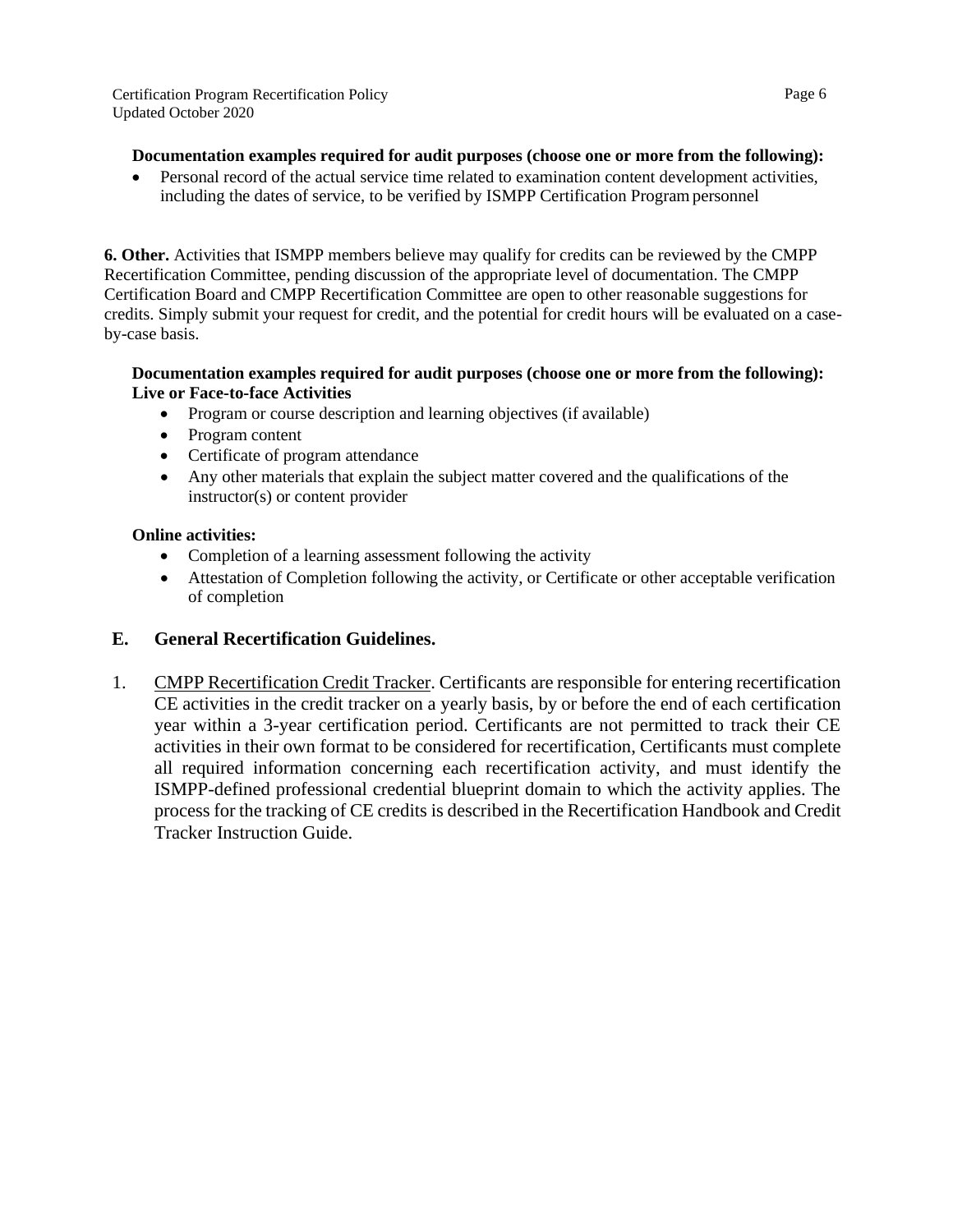- 2. Granting Credit. All recertification activities submitted for credit are subject to review and approval by the ISMPP Recertification Committee and Director, Credentialing. In order to assist in the acceptance of a recertification activity, certificants are encouraged to contact the ISMPP Certification Program prior to participating in an activity to gain information as to whether credit may be granted for completion of such activity. Credits can be earned only once for participation in activities with identical content. In all cases, credit is granted only after the educational or professional activity has been completed and documented. Credit is not granted for time spent at social functions or for breaks.
- 3. Credit Denial. The ISMPP Certification Program reserves the sole and exclusive right to evaluate all activities and programs on an individual basis, and at its discretion, to deny credits for those activities that fail to meet the terms of this Policy, the Recertification Handbook, and other ISMPP requirements. In its evaluation, the ISMPP Certification Program will consider the number of credits (if any) offered for a program or activity by other providers. However, the ISMPP Certification Program reserves the sole and exclusive right to make all final determinations concerning the number of credits granted for each activity. The certificant will be notified when credits are reduced or denied, including a statement indicating the basis for such action.
- 4. Maintenance of Personal Recertification Records. As explained in this Policy, each category of qualifying recertification activities indicates the information and materials that must be collected and maintained in order to receive credit. Certificants must maintain the applicable records and documentation related to each reported recertification activity for at least twelve (12) months after the current recertification cycle has ended. Such records should be uploaded into the CE Credit Tracker or stored in a safe and secure manner. The ISMPP Certification Program reserves the right to request additional information or clarification concerning a specific activity or program prior to final acceptance and granting of credit, or at a future time.
- 5. Recertification Application. A Recertification Application must be submitted to the ISMPP Certification Program no later than ninety (90) days prior to the end of the current certification cycle, ie, September 30<sup>th</sup> of the year of certification expiration. Upon receipt of a completed Recertification Application and related fees by the ISMPP Certification Program, and satisfactory completion of the 30 CE credit requirement for the current recertification cycle, the expiration date on a certificant's digital badge will be updated.
- 6. Remaining Credits Upon Submission of Recertification Application. Certificants must not have any more than 5 CE credits for those who are currently in the 5-year cycle and 3 CE credits for the 3-year cycle left to be completed upon submission of his/her Recertification Application. In the event a certificant has not completed his/her CE credit requirement by the September  $30<sup>th</sup>$  deadline, he/she must submit a written, detailed plan explaining how he/she plans to complete the remaining credits by December  $31<sup>st</sup>$ . A revised Recertification Application form must be submitted to the Certification Program no later than January 31<sup>st</sup> of the following year, identifying all remaining CE credit activities completed, with required documentation. If any of the remaining CE credit activities are deemed ineligible for credit by the Certification Program, the certificant must complete all remaining credits no later than April  $30<sup>th</sup>$  of the following year.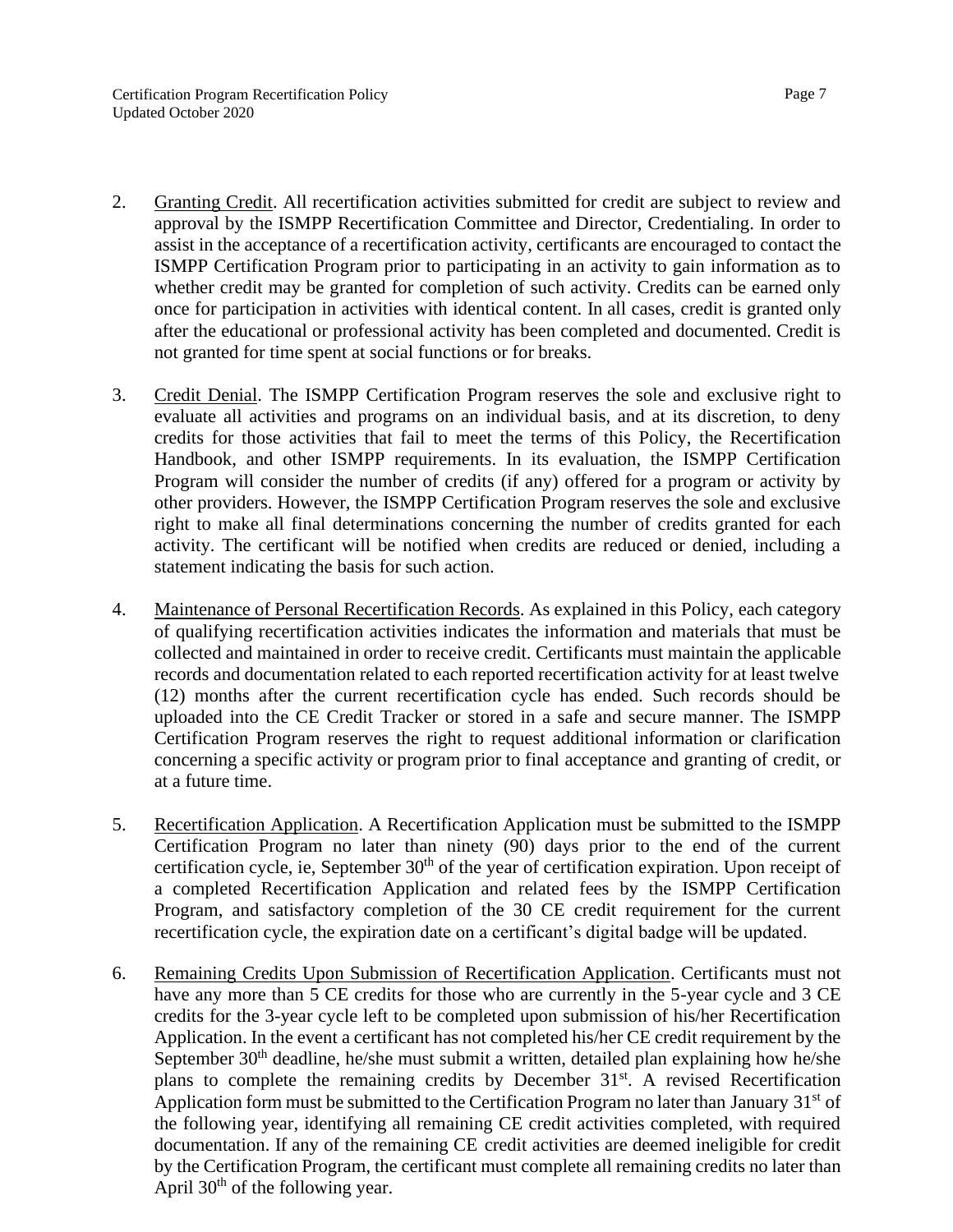7. Transfer of Excess Credits. Up to 5 excess credits for those who are currently in the 5-year cycle and 3 excess credits for the 3-year cycle earned during the final year of the current certification cycle may be applied to the next certification cycle. If excess credits are transferred for credit towards the next certification cycle, certificants must maintain all applicable documentation related to such activities, consistent with the terms of this Policy.

## **F. Mandatory Recertification Audits.**

Each year, the ISMPP Certification Program will select approximately ten percent (10%) of certificants randomly for a recertification audit, in order to verify compliance with this Policy. Notification of selection for mandatory audit will be sent after receipt of the Recertification Application. Certificants selected for audit must comply with all audit instructions and requirements and must have uploaded or retained all applicable documentation supporting all reported recertification activities for the current or most recent certification cycle. Failure to satisfy or comply with audit requirements will result in suspension or revocation of certification, consistent with the terms of this Policy.

## **G. Failure to Satisfy Recertification Requirements.**

Certificants who fail to satisfy the recertification requirements prior to the conclusion of the current certification cycle will become inactive and placed on an inactive list of certificants, and the following terms apply, unless otherwise provided by this Policy.

- 1. Suspension. Following the issuance of a suspension notice, the certificant will be placed on immediate suspension status for up to 1 year or until such time as the certificant fulfills the relevant recertification requirements. In the event of certification suspension, the applicable dates for the following certification cycle remain effective and are not altered, i.e., the suspension period will be concurrent with the first year in the current certification cycle. Upon satisfactory completion of all relevant recertification requirements, the certificant will be returned to active certification status.
- 2. Revocation. Failure to satisfy the relevant requirements within 1 year following the expiration of a certification cycle (during the suspension period) will result in revocation and termination of certification. Unless otherwise directed by the ISMPP Certification Board or other authorized ISMPP Certification Program representative, a revoked or